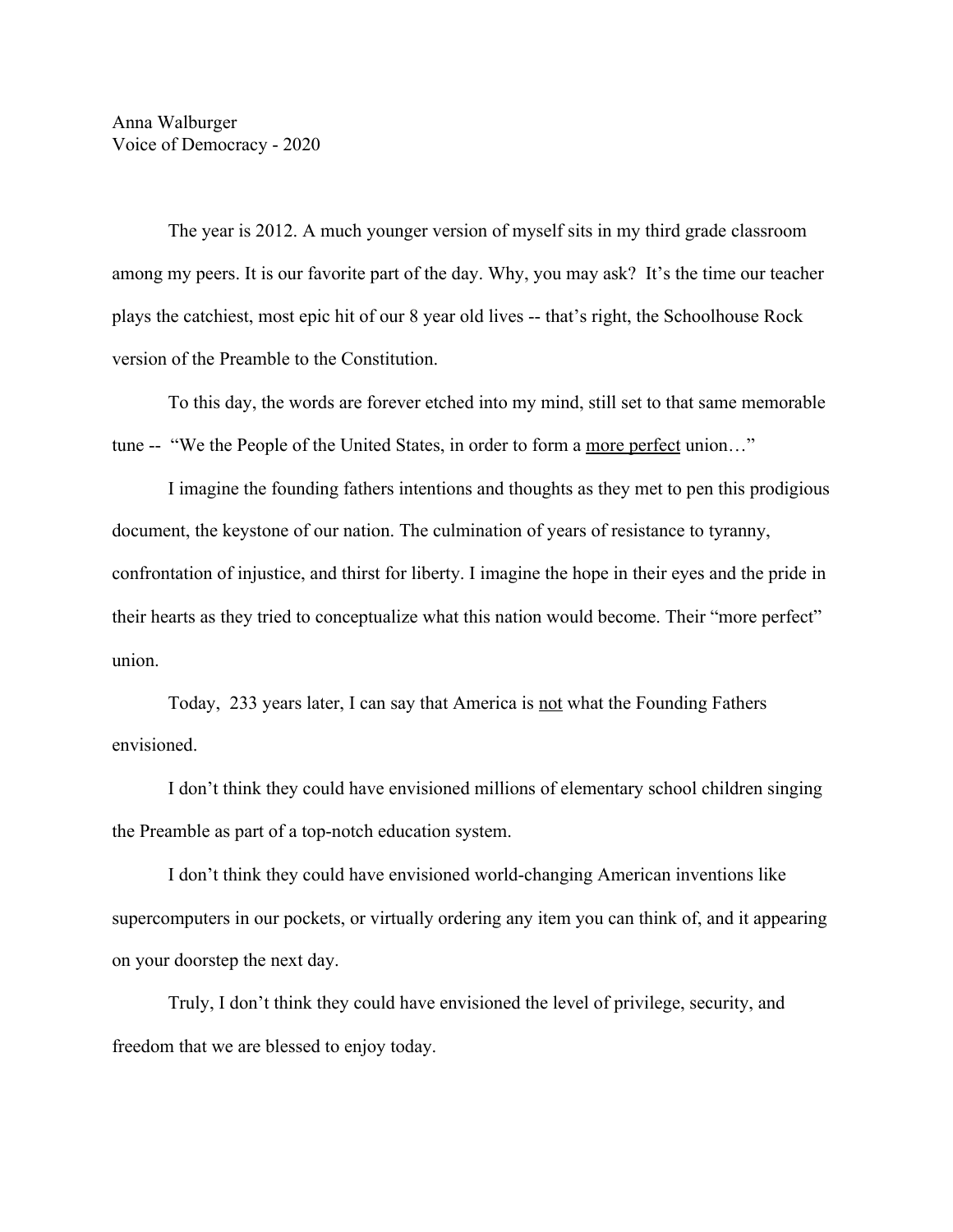So, no. This is not the America the Founding Fathers envisioned. It is everything they envisioned -- and more.

They set out to form a "more perfect union" for themselves and their posterity, and they did just that. As the country progressed, strengthened, protected its ideals, and thrived, so did this notion. With confidence, I can say that America is now continuing to mold it's "even more perfect union." A nation that has evolved to greater heights then could have ever been foreseen.

I think back to the Declaration of Independence -- Jefferson's bold exclamation that we were done with Britain's oppression, and the first step towards the sovereign nation we know today. The infamous line, "We hold these truths to be self-evident, that all men are created equal" reverberated throughout the world, as institutions such as caste systems, slavery, racism, sexism, and monarchial rules dominated societies. This daring claim was deemed radical, unheard of for it's time. And yet, this was just the start.

Jefferson foresaw an America free of tyrant rulers, a place where all white, land owning men, could be held equal. Not only has this vision been fulfilled, but America's thirst for equality did not stop there.

In the America I know today, men of all races, religions, wealth, and types of expression are held equal, not only to each other, but to women of all races, religions, wealth, and expressions.

 Soon, I will exercise my right to vote, to wield my power to shape our society. Brave women serve heroically in the armed forces. People of all races and color participate boldly in government. Our youth exercise their right to speak out for what they believe in.

This is the progression of our "even more" perfect union, an America that continues to elaborate on the dream of equality started by our founding fathers.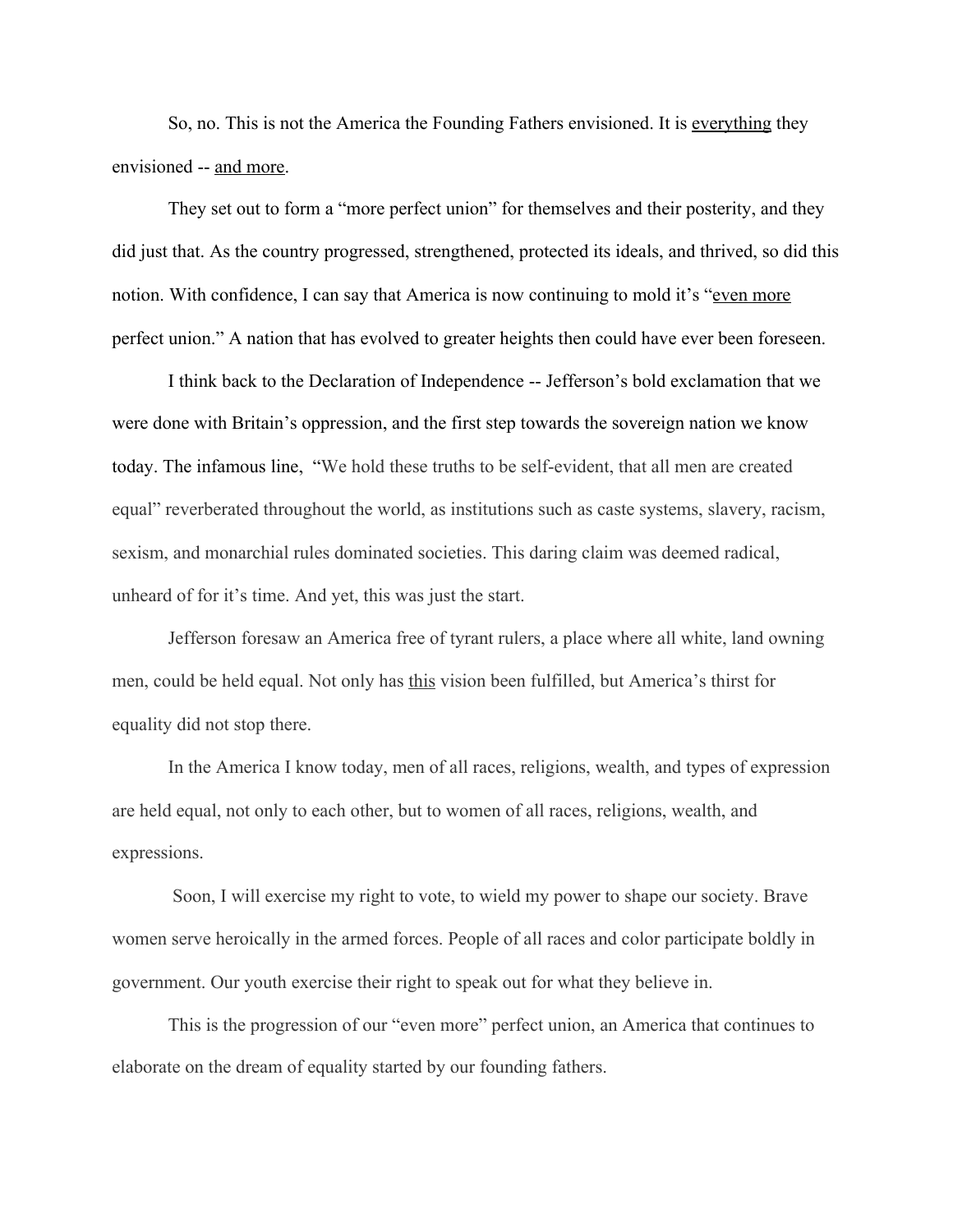At the time of the signing of the Constitution, this new republic consisted of 13 colonies along the Atlantic ocean, and 4 million proud Americans.

Today, 50 states stretching across the continent, and 328 million Americans, all enjoy the ideals set into action at the birth of our nation. A republic in size, in reach, in strength that would have been too audacious to even imagine in the 1770s.

Unbelievable.

However, these American ideals were not kept reserved for just 13 colonies or 50 states. No, our country's reach and influence has been far greater.

From a small militia made of farmers and townspeople, to a mighty military force of courageous men and women, who our lives are forever indebted to.

Unimaginable.

From a group of leaders without any representation in Parliament, to the country that founded the United Nations and continues to further democracy and freedom around the globe.

Unprecedented.

From a country of colonists subject to a throne, to a country that stands as an exemplar to the nations, with immigrants from all over the world coming to attain the American dream within our borders

Unfathomable.

But, with respect and strength comes responsibility. Has our country always been perfect in our efforts to support equality and freedom? No.

But, in our ongoing efforts to improve, does our country strive to overcome mistakes and do better for its people? Yes.